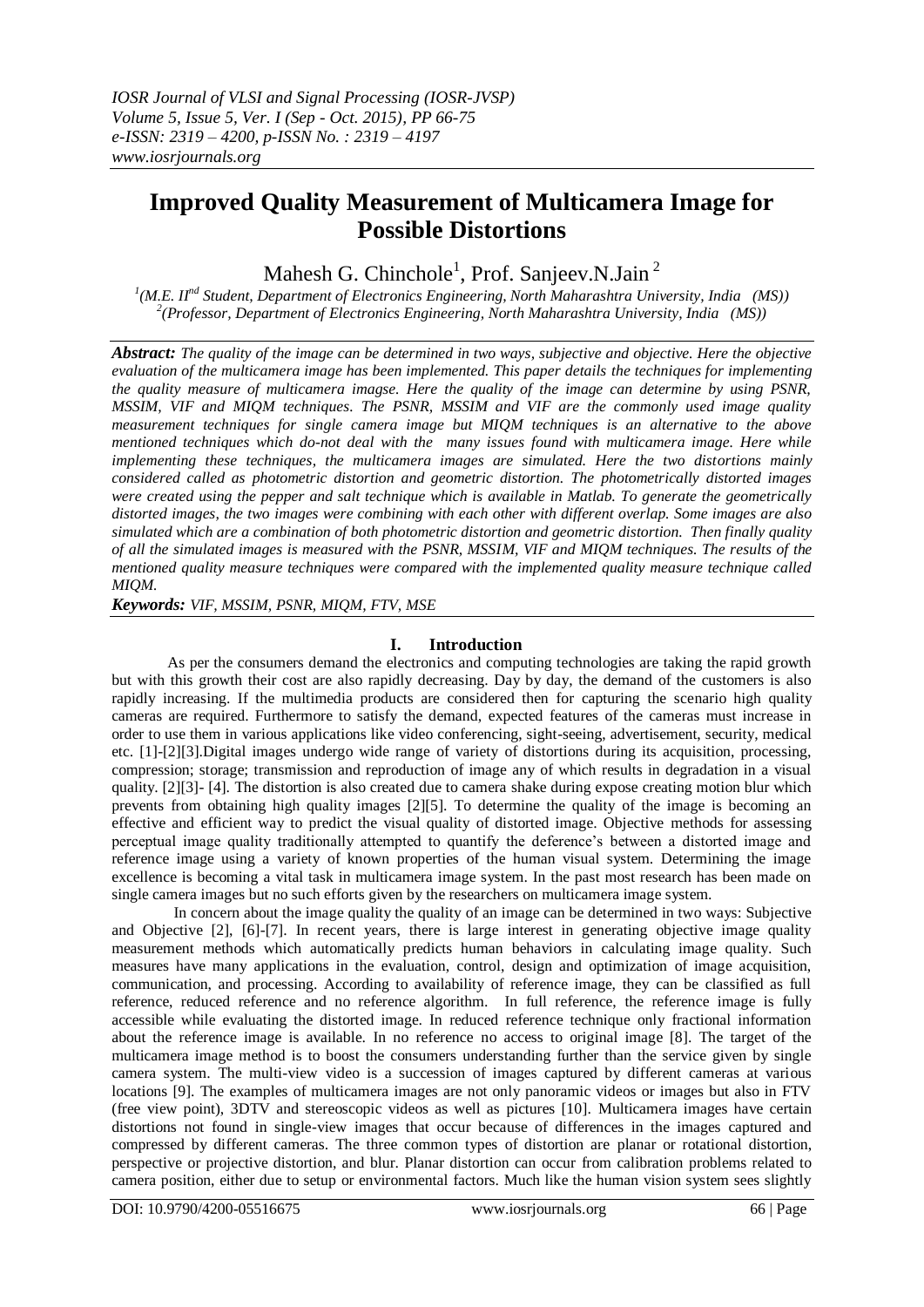different views from each eye, perspective distortion occurs when cameras capture different views of the scene. Blur can occur due to focusing differences or lighting differences causing different dynamic ranges for the same image, either of which can be magnified by compression. Hence, defining a single quality measure that would capture the perceptible quality of all multicamera applications is impossible considering the difference in the means of presentation and the view compositing algorithms for each application[1][2][3].

#### **II. Literature Survey**

Hui Li, Zhengguo Li, Yih Han Tan et. al. [12] was describes the relationship between the Mean Square Error (MSE) and the Multistructure Similarity Index Measure (MSSIM) under an additive noise distortion model and derived a MSE-based image quality metric, Mean Square Error Structure Similarity Index Measure (MSE-SSIM). According to the Experimental results from evaluation on publically available databases they show that their theoretically derived metric compares favorably in terms of performance and complexity to several existing image quality metrics. Also due to simplicity of their proposed metric is amenable for optimization problems in a wide range of practical image and video processing task. Their implementation shows the improvement in objective MSE-SSIM scores and perceptual quality of images filtered with the MSE-SSIM –optimal Weiner filter as compared to the MSE–optimal Weiner filter.

 Zhou Wang, Alan Conrad Bovik, Hamid Rahim Sheikh, Eero P. Simoncelli et. al [13] introduced an alternative complementary framework for quality assessment based on the degradation of structural information. They summarized the traditional approach to image quality assessment and enumerated its limitations. They proposed the use of structural similarity as an alternative motivating principal for the design of image quality measure. To demonstrate the concept they develop a structural Similarity index and demonstrate its promise through a set of intuitive examples with subjective and objective study on databases of images compressed with JPEG and JPEG 2000.

 Jinjian Wu, Weisi Lin, Guangming Shi, and Anmin Liu et al. [14] were explained a novel reduced reference image quality assessment index based on visual information fidelity. They advocate that distortions on the primary visual information mainly disturb image understanding, and distortions on the residual uncertainty mainly change the comfort of perception. While implementation they separately compute the quantities of the primary visual information and the residual uncertainty of an image. Then the fidelities of the two types of information's are separately evaluated for quality assessment.

 Chih-Wei Tang, Ching-Ho Chen, Ya-Hui Yu, and Chun-Jen Tsai et. al.[15] described a video bit allocation technique adopting a visual distortion sensitivity analysis for better rate-visual distortion coding control. This analysis directs the video coder to assign fewer bits to regions that tolerates larger distortions, and accordingly, the bit-rate saving is achieved. The key idea of this approach is to make use Instead of using complicated semantic understanding the analysis process analyzes both the motion and the texture structures in the video sequences in order to achieve better bit allocation for rate-constrained video coding. In this the techniques evaluates the perceptual distortion sensitivity on macro block basis, and allocates fewer bits to regions permitting large perceptual distortions for rate reduction. The designed algorithm can be incorporated into existing video coding rate control schemes to achieve same visual quality at reduced bit rate.

 Zhou Wang,and Qiang Li et. al. [16] describe the multiscale information content weighing approach based upon a GSM model of natural images. They show that the novel weighting method leads to significant and consistence performance improvement of both PSNR and SSIM based image quality assessment algorithms. Hamid Rahim sheikh, and Alan c. bovik et. al. [17] described the image information measure that quantifies the information that is present in the reference image and how much of this reference information can be extracted from the distorted image. Combining these two quantities they propose the visual information fidelity measure for image quality assessment. Author explored the relationship between image information and visual quality, and presented a Visual Information Fidelity (VIF) criterion for full reference image quality assessment. The result of VIF was to be better than a HVS method which is explained in the state of art of the same paper, also the structural fidelity criteria and SSIM index.

 Angela D' Angelo, Li Zhaoping, and Mauro Barni, et. al. [18] described a method to objectively assess the perceptual quality of geometrically distorted images, based on image features processed by human visions. The proposed metric is based on the use of Gabor filters to extract the structures of the image and on the evaluation of how such structures are distorted by the displacement field describing the geometric transformation between the original and the distorted image.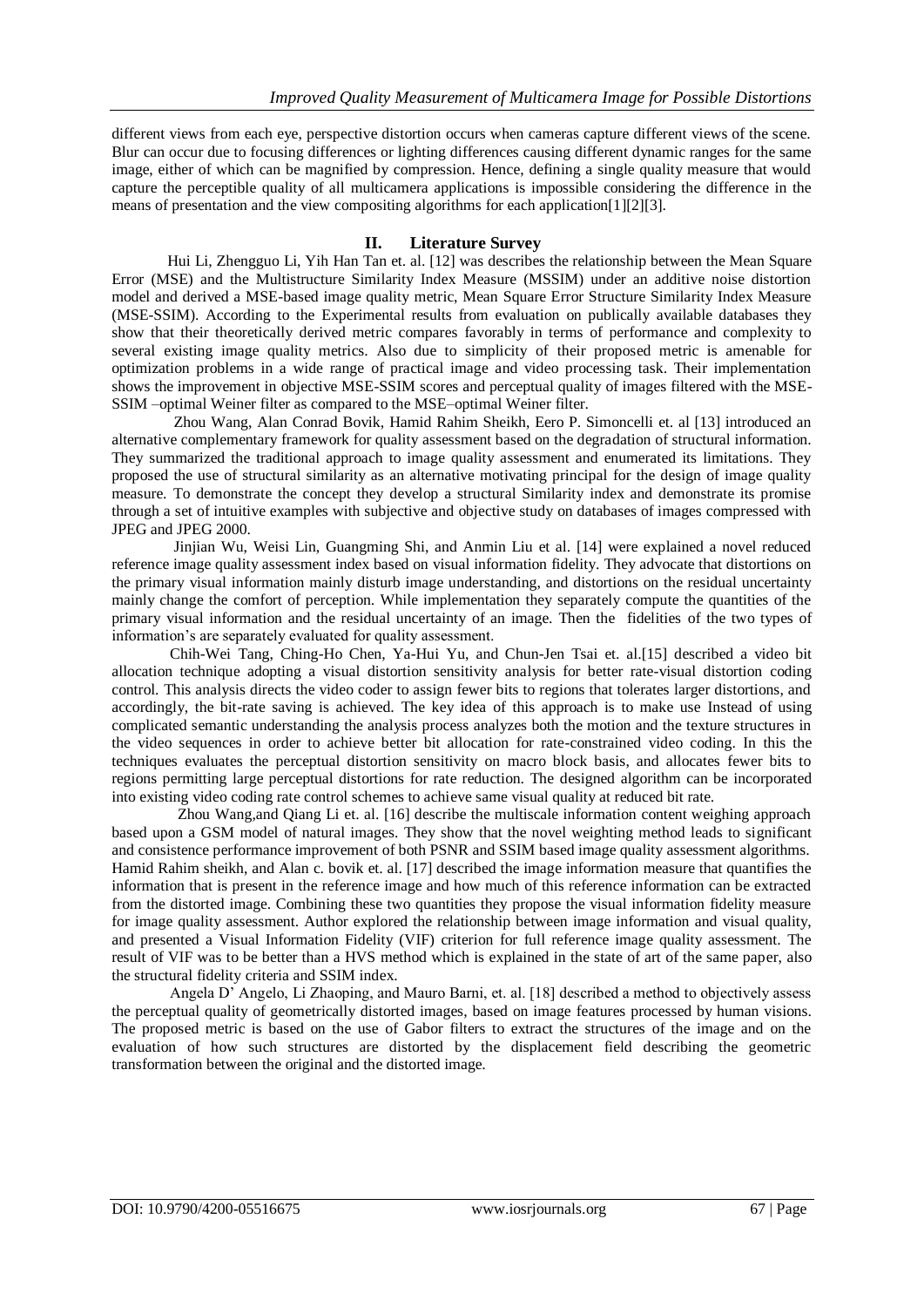# **III. Types Of Distortions And Its Quality Measurement Techniques**

# **3.1. Types of Distortions in Multicamera Image System.**

Digital images undergo wide range of variety of distortions during its acquisition, processing, compression; storage; transmission and reproduction of image any of which results in degradation in a visual quality. [4]-[5]. The distortion is also created due to camera shake during expose creating motion blur which prevents from obtaining high quality images [6]. Distortions for multicamera image system can be classify as photometric and geometric distortion.

### **3.1.1. Photometric Distortion:**

In Multicamera systems, photometric distortions are the visible changes in brightness levels and color gamut across the entire displayed image. The examples of photometric distortion are given below.





(a) Original Image (b) Photometrically distorted Image

# **1.1.2. Geometric Distortion**:

In Multicamera image system the geometric distortions can be defined as the visible misalignments, discontinuities, and blur in the handled image. These distortions can generate from perceptible calibration errors between adjacent cameras, affine/linear corrections, and error in scene geometry estimations. In manually built Multicamera images, these distortions may also occur due to the mismatch in the vertical and horizontal directions among images and irregular camera rotations. The examples of geometric distortion are given below.



Fig. a) Geometrically Distorted image Fig. b) geometrically distorted image



(Visible Misalignment) (blur in the handled image)

#### **3.2. Quality Measure Techniques in Multicamera Image System 3.2.1. Mean Square Error (MSE)**

The MSE is the simplest and broadly used, full reference image quality measurement technique. Mathematically it is given by [1].

$$
\text{MSE} = \frac{1}{MN} \sum_{i=1}^{M} \sum_{j=1}^{N} (x(i, j) - y(i, j))^{2}
$$

Here an error signal is obtained by subtracting the test signal from the reference signal and then by calculating the average energy of the error signal.

## **3.2.2. Peak Signal to Noise Ratio (PSNR)**

PSNR is basically an objective technique because it measures the quality of the image by measuring the error in intensity between two dissimilar images [1]. In between reference image and test images peak signal to noise ratio is measured as a function of the mean squared error which gives a baseline for objective image analysis. It is defined as it is the ratio of maximum possible power to corrupting noise which affects illustration of image [1]. It is given by in db as: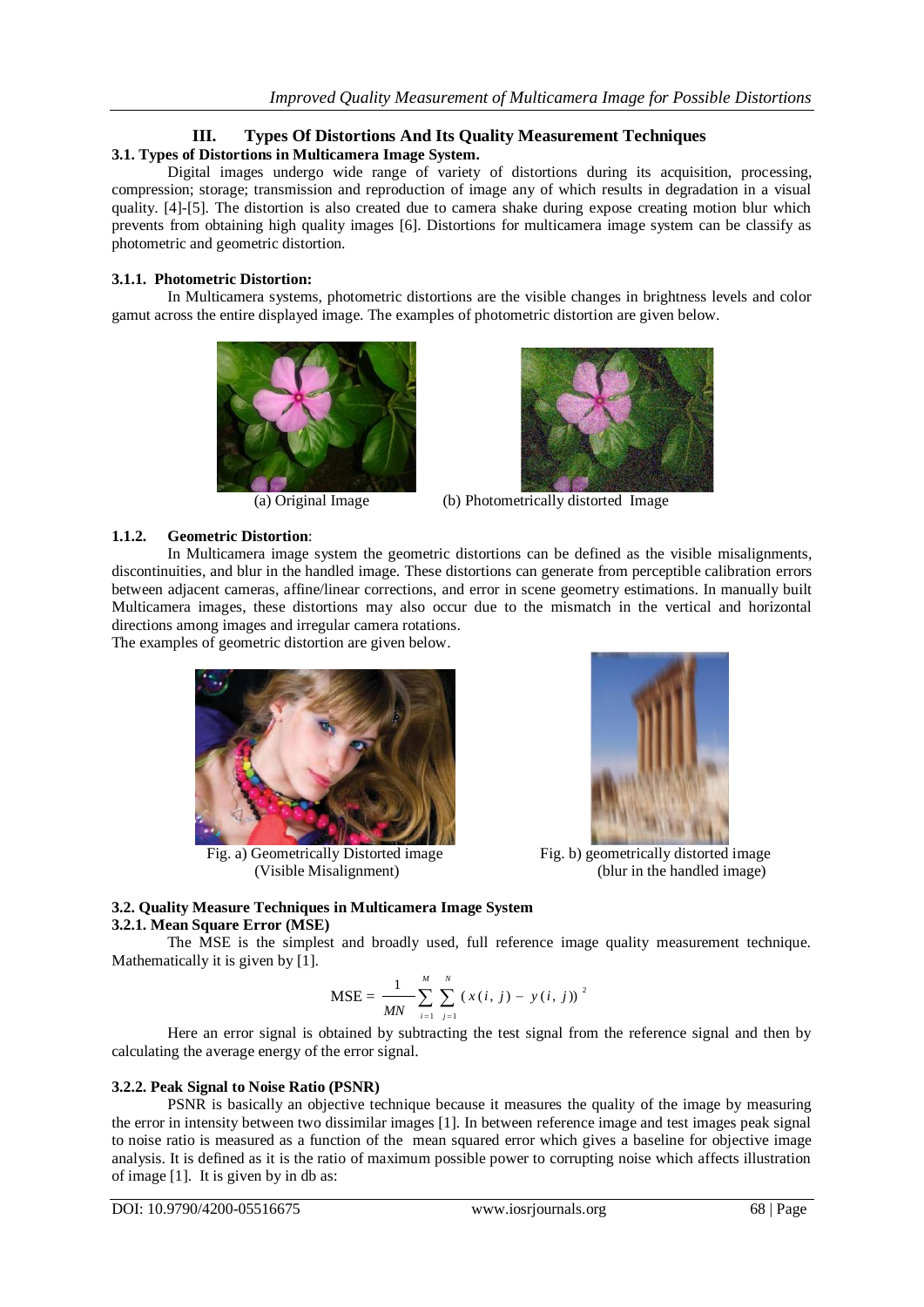$$
PSNR = 10 \log_{10} \frac{(2^n - 1)^2}{\sqrt{MSE}}
$$

#### **3.2.3. Multistructure Similarity Index Measure:**

The extension of the SSIM is nothing but the multistructure similarity index measure. It also proposed for the motionless images. It can be applied pixel by pixel or window by window or frame by frame on the luminance component of the image. Then the overall MS-SSIM index can be evaluated as average of the above quality score [1], [19]-[20].

The Multistructure similarity (MSSIM) index is a method for measuring the similarity between two images. The MSSIM index is a [full reference metric;](https://en.wikipedia.org/w/index.php?title=Full_reference_metric&action=edit&redlink=1) in other words, the measuring of image quality based on an initial uncompressed or distortion-free image as reference. MSSIM is designed to improve on traditional methods like [peak signal-to-noise ratio](https://en.wikipedia.org/wiki/Peak_signal-to-noise_ratio) (PSNR) and [mean squared error](https://en.wikipedia.org/wiki/Mean_squared_error) (MSE), which have proven to be inconsistent with human eye perception. The difference of the multistructure similarity (MSSIM) index with respect to MSE or PSNR is that in mean square error and peak signal to noise ratio the perceived errors of the images are calculated; while in MSSIM the degradation in structural information of the image is considered.

#### **3.3.4. Visual Information Fidelity (VIF)**

A simple ratio of the two information measurements relates very well with visual quality. There is simple method to calculate VIF by extracting diagonal of correlation coefficient matrix between two images to be compared and it is given by the correlation coefficient matrix of n random variables  $X_1...X_n$  is the n  $\times$ n matrix whose i, j entry is corr $(X_i, X_j)$ . If the measures of correlation used are product-moment coefficients, the correlation matrix is the same as the [covariance matrix](https://en.wikipedia.org/wiki/Covariance_matrix) of the [standardized random](https://en.wikipedia.org/wiki/Standardized_variable)  [variables](https://en.wikipedia.org/wiki/Standardized_variable)  $X_i / \sigma (X_i)$  for  $i = 1, ..., n$ . This applies to both the matrix of population correlations (in which case " $\sigma$ " is the population standard deviation), and to the matrix of sample correlations (in which case "σ" denotes the sample standard deviation). Consequently, each is necessarily a [positive-semi definite matrix.](https://en.wikipedia.org/wiki/Positive-semidefinite_matrix)

The correlation coefficient matrix is symmetric because the correlation between  $X_i$  and  $X_j$  is the same as the correlation between  $X_j$  and  $X_i$ . Properties of VIF are:

1. VIF is bounded below by zero.

- 2. VIF is exactly unity if calculated between the reference image and its copy
- 3. A linear contrast enhancement of the reference image will result in a VIF value larger than unity, signifying a superior visual quality.

#### **IV. Mathematical Model**

Image processing is a challenging topic aimed at solving many real-life problems by means of images. Applications range from intelligent road vehicles "looking" into the road for possible dangers, automatic fruit quality assessment, medical imaging non-invasively looking for tumors inside the body ,or the determination of the structure of a macromolecular complex . All these problems share the commonality of trying to solve the problem at hand by extracting features from the image such as borders, dimensions, distances, textures, shapes, etc. This is done with the help of a computer and an algorithm that effectively carries out the job.

 In general, all these tasks are grouped under a single name, image processing, which is no more than a particular of a more general framework, signal processing. A signal is mathematically model as a function u (x, y).

A color image code is the RGB (Red-Green-Blue) in which each of the components represents the intensity of a red light beam, a green light beam, and blue light beam, all of them superposed at the same point to produce a color.

An ideal image is transformed into an observed image by linear and nonlinear transformations plus noise.

#### **4.1.1. Luminance and Contrast Index**

This index measures sudden local change in luminance and contrast around structured regions. Such changes are common in multicamera images. Multicamera images captured by cameras looking at different parts of the scene are subject to non-uniform levels of distortion due to the difference between different cameras or different levels of view processing. To capture such variation, a measure that is a combination of luminance LI,J and contrast CI,J comparison functions is used, and it is adjusted to give higher weights for structured regions. Let LI,J be the luminance comparison function, between the two images I and J, computed to each macroblock in the images. The matrix LI,J of all macro blocks is calculated as follows: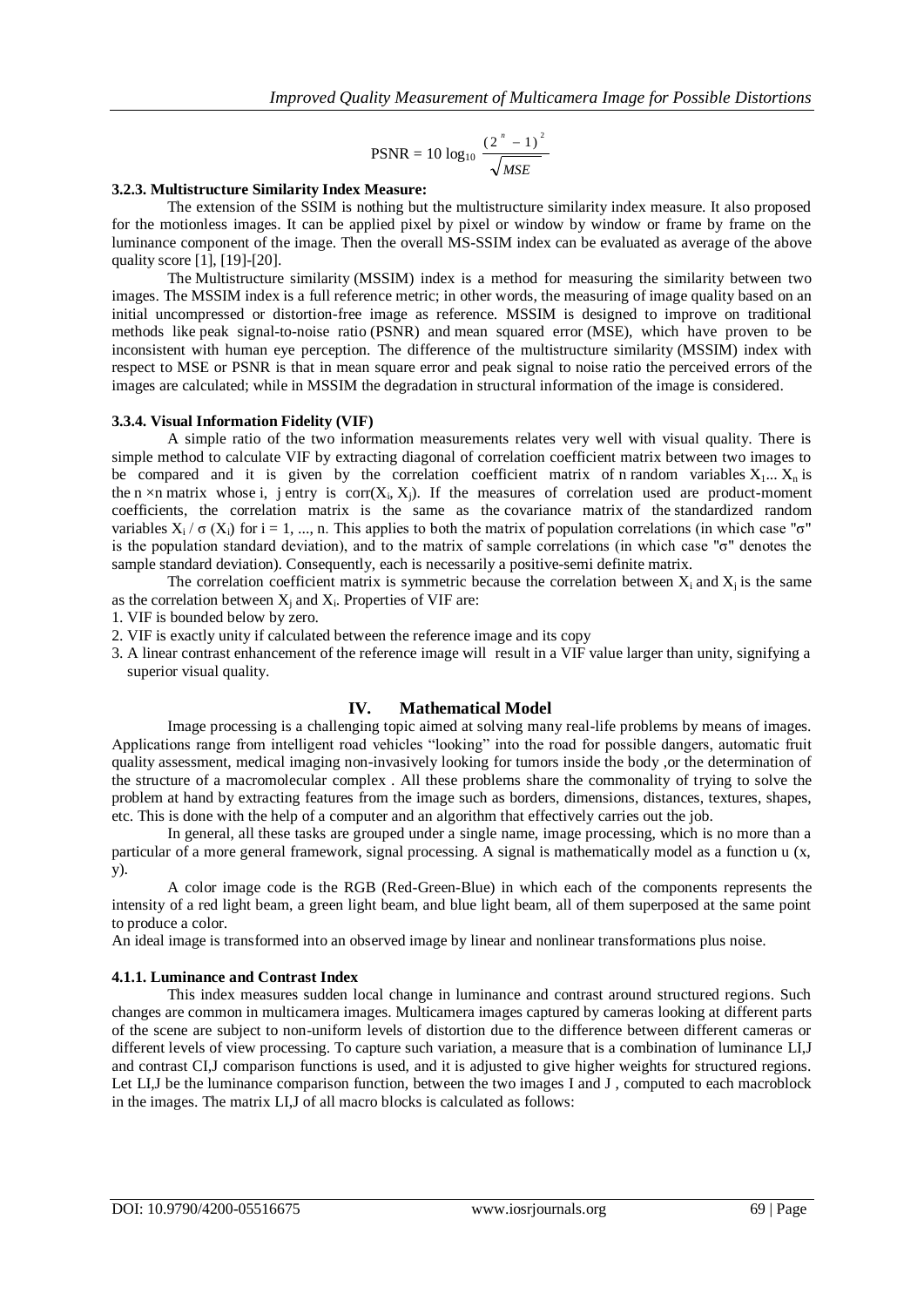$$
l_{I,J} = \frac{2\mu_I \mu_J + C_1}{\mu_I^2 + \mu_J^2 + C_1}
$$

Similarly, the matrix Cij of all macroblocks is calculated as:

$$
c_{I,J} = \frac{2\sigma_I \sigma_J + C_2}{\sigma_I^2 + \sigma_J^2 + C_2}
$$

Where Cij is the contrast comparison function between I and J computed on each macroblock. where I is the original image and J is the distorted image; μi is the mean intensity of image I, and σi is the standard deviation of the intensity values of I. The mean and standard deviation are all calculated on the macroblock level. C1.and C2 are constants included to avoid instability when the denominator is close to zero [1] –[2].

#### **4.1.2. Motion Index**

In Multicamera image system the geometric distortions can be defined as the visible misalignments, discontinuities, and blur in the handled image. These distortions can generate from perceptible calibration errors between adjacent cameras, affine/linear corrections, and error in scene geometry estimations. So when geometric distortion were defined interms of blur which means the shiftinf of pixels or displacement of pixels in the test image(distorted image) with reference to original image. Therefore the motion index can be evaluated as

$$
\text{Motion Index} = \sum \left( \frac{\frac{(\text{Xi} - \text{Xi})^2}{255^2}}{100} \right)
$$

Where Xi is the original image and X<sub>j</sub> is the distorted image. The range of the motion index is from 1 to 0. Where value 1 for minimum distortion and 0 for maximum distortion.

#### **4.1.3 Textural Index**

To get a better correlation with subjective quality for MSSIM, structural similarity over edge maps should be evaluated instead of the actually images. When an image is blurred, the spatial edges won't change but the corresponding intensities are not preserved. The Multistructure similarity (MSSIM) index is a method for measuring the similarity between two images. The MSSIM index is a [full reference](https://en.wikipedia.org/w/index.php?title=Full_reference_metric&action=edit&redlink=1) image quality measurement technique.

 The structural information might loss due to photometric & geometric distortions. Such loss includes degradation in texture quality or lost image components on intersection or overlapping areas. The locations of variations of intensity values and the relative intensity values at these locations are known as spatial edges.

When an image is blurred or quantized the locations of the spatial edges are conserved; however, the intensity values of these edges change. In geometric distortions, such as translations and rotations, the spatial edge locations change where there relative intensity is preserved. Hence, by comparing the local edge information, the loss of structural information due to both photometric and geometric distortions can be calculated. [1]- [2].

Texture index includes mostly two algorithms SSIM and MSSIM the SSIM algorithm is considered a single-scale approach that achieves its best performance when applied at an appropriate scale. Moreover, choosing the right scale depends on the viewing conditions, e.g., viewing distance and the resolution of the display. Therefore, this algorithm lacks the ability to adapt to these conditions. This drawback of the SSIM algorithm motivated researchers to design a multi-scale structural similarity index (MS-SSIM) . The advantage of the multi-scale methods, like MS-SSIM, over single-scale methods, like SSIM, is that in multi-scale methods image details at different resolutions and viewing conditions are incorporated into the quality assessment algorithm. In MS-SSIM algorithm After taking the reference and test images as input, this algorithm performs low-pass filtering and downsampling (by factor of 2) in an iterative manner.

The final MSSSIM index is calculated using the following equation:

$$
MS\text{-}SSIM\ (I_{ref,}\ I_{tst})=\qquad \ \ [L_{Ms}(I_{ref,}\ I_{tst})]^{\alpha}\ \ \Pi\ \left[C_{i}\left(I_{ref,}\ I_{tst}\right)\right]^{\beta i}\ \ \left[S_{i}\left(I_{ref,}\ I_{tst}\right)\right]^{\gamma i}
$$

Where  $C_i$  (I<sub>ref,</sub> ,I<sub>tst</sub>) and  $S_i$  (I<sub>ref,</sub> ,I<sub>tst</sub>) are the contrast and the structure comparison function and L<sub>Ms</sub> (I<sub>ref,</sub>  $,I<sub>tst</sub>$ ) is the Luminance comparison function. [21]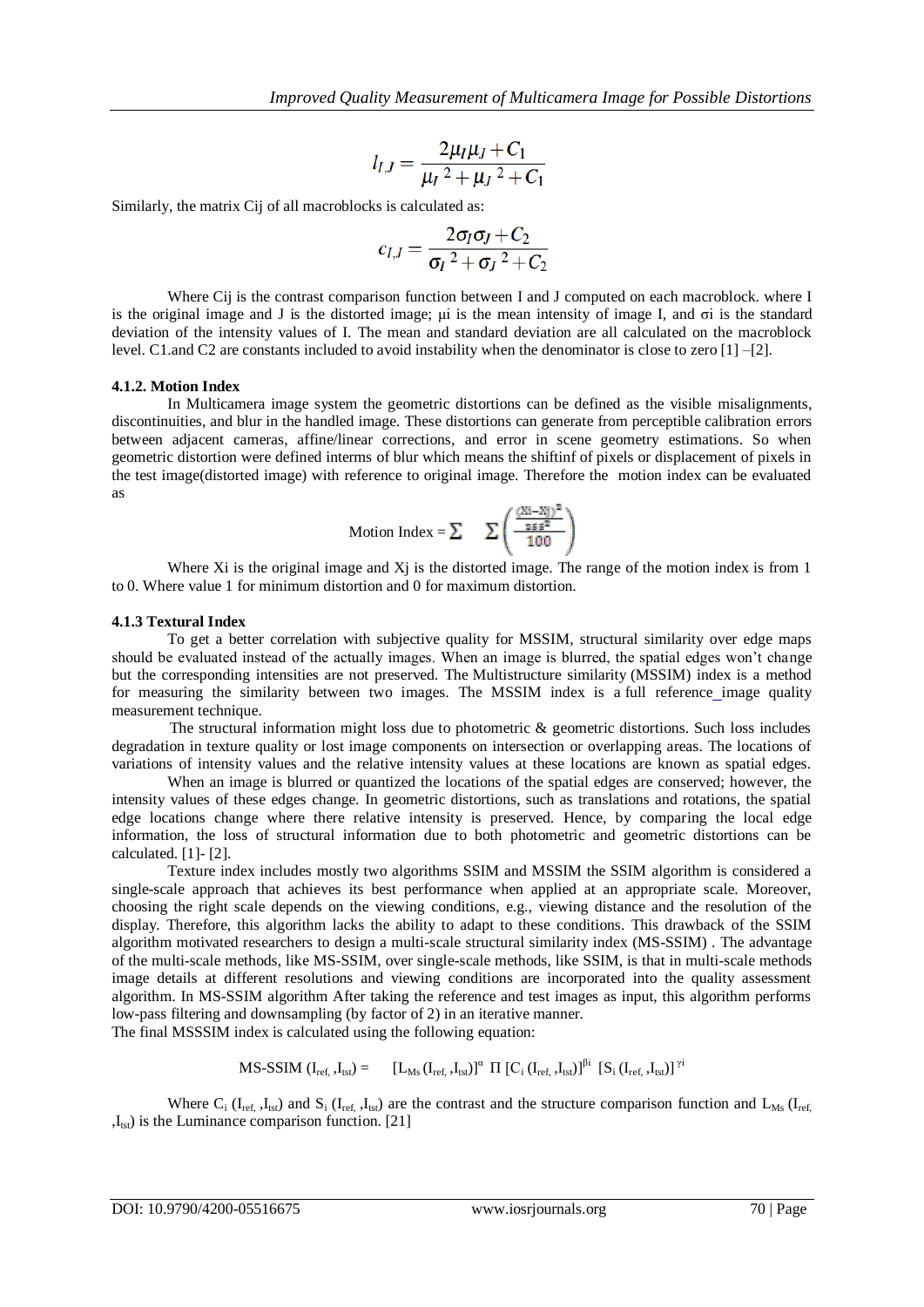#### **4.1.4 Multicamera Image Quality Measure (MIQM)**

The multiplication of the previous mentioned three index measures turns into Multi-view Image Quality Measure, which is the main idea of the paper, using a single measurement to capture the quality of a multi-view image, where the values range from 1 for minimum distortion to 0 for maximum distortion.

$$
M I Q M_{I,J} \ \, = \ \, L C_{I,J} \, S_{I,J} \, T_{I,J}
$$



**I. Results & Analysis**

#### **6.1. MIQM Approach**

As the multicamera images are suffers from mainly two types of distortion Geometric distortion and Photometric Distortion. So the results are obtained by considering the individual distortions. Here the single camera images are simulated for both the types of distortion in case of multiview.

**6.1.1. Photometric Distortion -** To simulate the Photometrically Distorted image, the noise were added to the original image by pepper and salt technique. The different amounts of noise were added to the original image ranging from 0.01 to 0.9. Here the 20 readings were taken and plot the graph for photometrically distorted image. Table 6.1 shows the comparative analysis of Multicamera image quality measure parameters. Also some input and output images before and after the applying the noise are shown in the following figures with their results.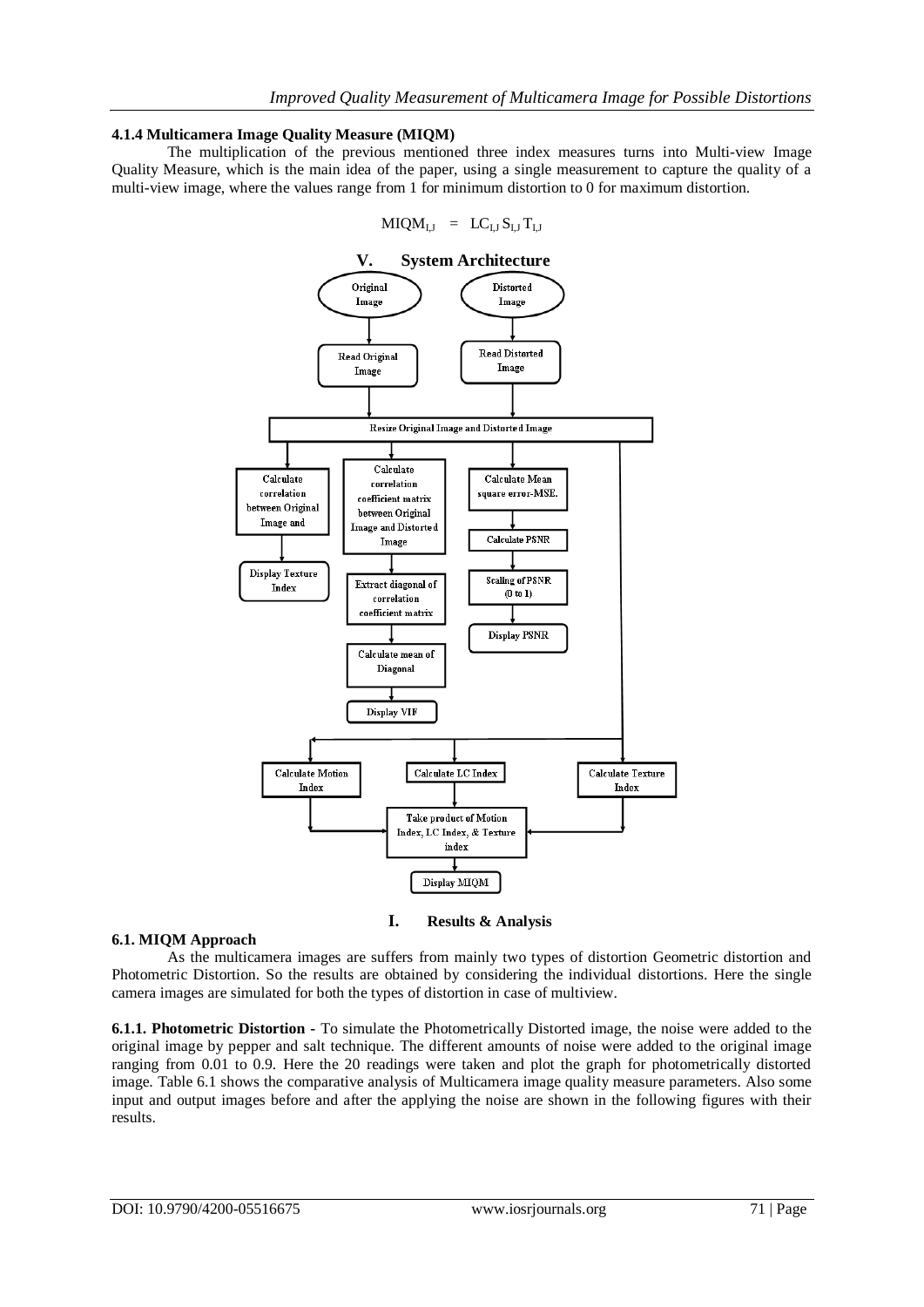| Sr. No         | Noise Level      | <b>MSSIM</b> | <b>PSNR</b> | <b>VIF</b> | <b>MIQM</b> |
|----------------|------------------|--------------|-------------|------------|-------------|
|                | $\boldsymbol{0}$ |              |             |            |             |
| $\overline{c}$ | 0.01             | 0.928        | 0.4         | 0.9973     | 0.8697      |
| 3              | 0.02             | 0.8768       | 0.3716      | 0.9947     | 0.7670      |
| 4              | 0.03             | 0.8299       | 0.3549      | 0.9917     | 0.6773      |
| 5              | 0.04             | 0.7926       | 0.3443      | 0.9889     | 0.6064      |
| 6              | 0.05             | 0.7602       | 0.3358      | 0.9860     | 0.5429      |
| $\overline{7}$ | 0.06             | 0.7350       | 0.3307      | 0.9834     | 0.4989      |
| 8              | 0.07             | 0.7039       | 0.3246      | 0.9795     | 0.4434      |
| 9              | 0.08             | 0.6814       | 0.3197      | 0.9764     | 0.3991      |
| 10             | 0.09             | 0.6587       | 0.3165      | 0.9728     | 0.3648      |
| 11             | 0.1              | 0.6434       | 0.3126      | 0.9701     | 0.3297      |
| 12             | 0.2              | 0.4968       | 0.2940      | 0.9292     | 0.1246      |
| 13             | 0.3              | 0.4039       | 0.2863      | 0.8788     | 0.0426      |
| 14             | 0.4              | 0.3223       | 0.2824      | 0.8082     | 0.0075      |
| 15             | 0.5              | 0.2598       | 0.2796      | 0.7196     | 0.0095      |
| 16             | 0.6              | 0.1973       | 0.2778      | 0.6094     | 0.01        |
| 17             | 0.7              | 0.1511       | 0.2768      | 0.4742     | 0.015       |
| 18             | 0.8              | 0.1070       | 0.2757      | 0.3195     | 0.0130      |
| 19             | 0.9              | 0.0668       | 0.2750      | 0.1658     | 0.0092      |
| 20             |                  | 0.0273       | 0.2746      | $-5.42$    | 0.0041      |

*Improved Quality Measurement of Multicamera Image for Possible Distortions*

Table 6.1. Shows Comparative analysis of Multicamera image quality measure techniques for Photometric Distortion.

Figure 6.1 shows graph for Comparative analysis of photometrically distorted Multicamera Image. From the graph it is observed that Compare to MSSIM, PSNR and VIF, the MIQM shows the better sensitivity to the distortion applied.



Figure 6.1 Graph for Comparative analysis of Multicamera image quality measure techniques for Photometric Distortion.

**6.1.2. Geometric Distortion: -** The second type of image distortions in Multicamera systems is geometric distortions. It is the visible misalignment between the images. Here the images was simulated which consist of both types of distortions i.e. Photometric Distortion and Geometric Distortion. Below the simulated images and results are shown.

Here the linear displacement is varied as 5 %, 20 % and 40% .The photometric distortion were varied as 0.01, 0.1 and 0.4 in correspondence to linear displacement and three different images were simulated. Figure 6.2 shows the Low Noise Low Overlap Multicamera Image (5 % linear displacement and 0.01 photometric distortion by pepper and salt technique), Figure 6.3 shows the Medium noise medium overlap Multicamera Image.

(20% linear displacement and 0.1 photometric distortion by pepper and salt technique) and Figure 6.4 shows the High noise High overlaps Multicamera Image (40% linear displacement and 0.4 photometric distortion by pepper and salt technique)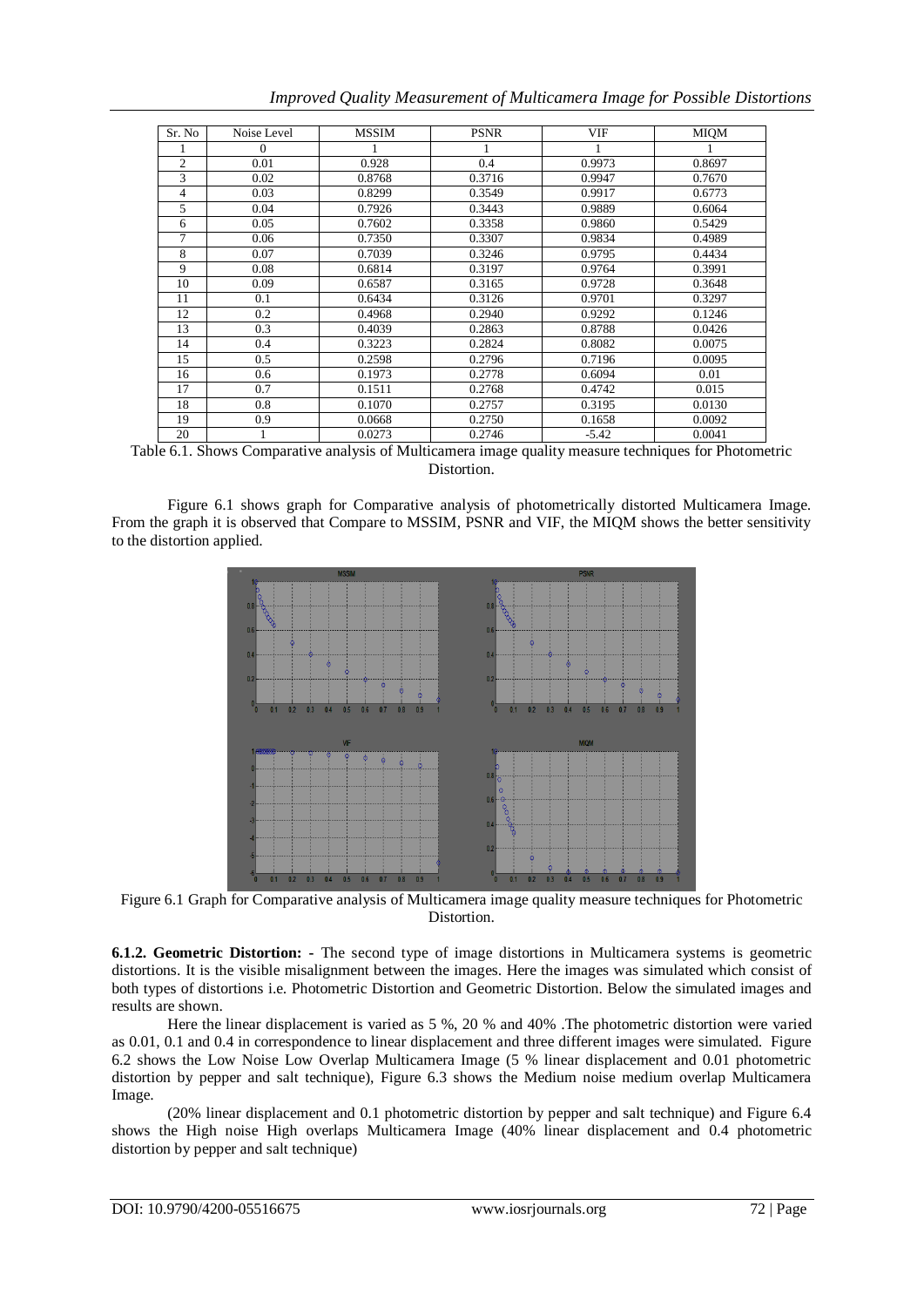



 Figure 6.2 Low Noise Low Overlap Figure 6.3 Medium noise medium overlap Multicamera Image. Multicamera Image.



Figure 6.4 High noise High overlaps Multicamera Image.

| Quality<br>Methods | Original<br>Image | Low Noise<br>Low Overlap | Medium Noise<br>Medium<br>Overlap | High Noise<br>High Overlap |
|--------------------|-------------------|--------------------------|-----------------------------------|----------------------------|
| <b>PSNR</b>        |                   | 0.3308                   | 0.3167                            | 0.3030                     |
| <b>VIF</b>         |                   | 0.9675                   | 0.8696                            | 0.6240                     |
| <b>MSSIM</b>       |                   | 0.6992                   | 0.4592                            | 0.2065                     |
| MIOM               |                   | 0.4753                   | 0.2547                            | 0.0796                     |

Table 6.2 Comparative analysis of Multicamera Image Quality Measurement Techniques for both photometrically and geometrically distorted Images.



Figure 6.5 Comparative analysis of Multicamera Image Quality Measurement Techniques results in the form of Bar graph for both photometrically and geometrically distorted Images.

Now to show the system compatibility different images were used which are a combination of both types of geometric distortions i.e. linear and angular (Planar and Perspective). By changing the values of linear pixel displacement and angle the following results was obtained. These results again show the effectiveness of the approach. Fig.6.2 shows the Original Image. Fig.6.3 shows the distorted image with linear displacement 9 and angle 30 and Fig.6.4 shows the distorted image with linear displacement 30 and angle 100. Table 6.3 shows the comparative analysis of Image Quality Measure Methods for both linear and angular geometrically distorted Images.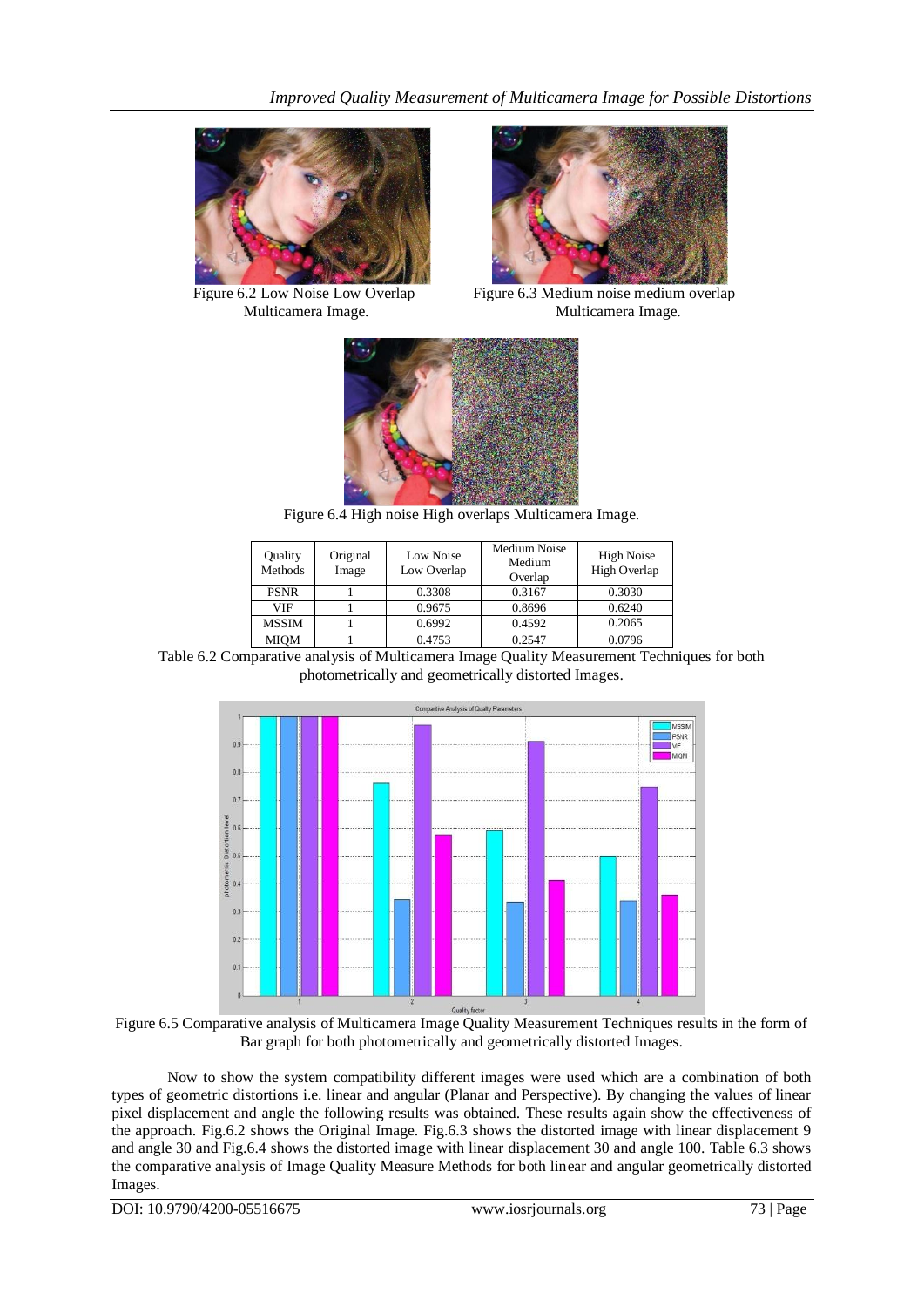



Figure 6.5 Original Image Figure 6.6 Distorted image with Figure 6.7 Distor1ted image with



linear displacement 9 and angular 30 linear displacement 30 and angle 100.

| Linear<br>Displace<br>ment | Angular<br>Displace<br>ment | <b>MSSI</b><br>M | <b>PSNR</b> | <b>VIF</b> | MIO<br>M |
|----------------------------|-----------------------------|------------------|-------------|------------|----------|
| 3                          | 10                          | 0.9635           | 0.3704      | 0.9906     | 0.8391   |
| 6                          | 20                          | 0.8749           | 0.3366      | 0.9676     | 0.6279   |
| 9                          | 30                          | 0.8045           | 0.3244      | 0.9462     | 0.5029   |
| 12                         | 40                          | 0.7520           | 0.3178      | 0.9290     | 0.4230   |
| 15                         | 50                          | 0.6990           | 0.3123      | 0.9087     | 0.3513   |
| 18                         | 60                          | 0.6559           | 0.3092      | 0.8907     | 0.3057   |
| 21                         | 70                          | 0.6466           | 0.3085      | 0.8830     | 0.2955   |
| 24                         | 80                          | 0.6504           | 0.3087      | 0.8773     | 0.2988   |
| 27                         | 90                          | 0.6582           | 0.3091      | 0.8698     | 0.3054   |
| 30                         | 10                          | 0.6156           | 0.3050      | 0.8482     | 0.2518   |

Table 6.3 Shows Comparative analysis of Image Quality Measure Methods for both linear and angular geometrically distorted Images.



Fig.6.8 shows the Multicamera Image Quality Measure results in the form of Scatter graph for both linear and angular geometrically distorted Images. From this graph it is conclude that the MIQM has better sensitivity to all types of distortions compare to others.

# **VI. Conclusion**

In this paper, to measure the quality of multicamera images, the objective methods such as PSNR, VIF, MSSIM and MIQM were implemented. As multicamera images suffer mainly due to two distortions which are photometric distortion and geometric distortion, so here both the types of distortions were studied and introduced (simulated). From results and analysis it is observed that for photometrically distorted multicamera images, geometrically distorted images as well as for blurred(pixel shifting) images the multicamera quality measure technique (MIQM) gives the better results compared to others like PSNR, VIF and MSSIM. Also the MIQM was tested to the images which are combination of both the types of distortions (Photometric distortion and geometric distortion). Here also MIQM gives the better result compare to others.